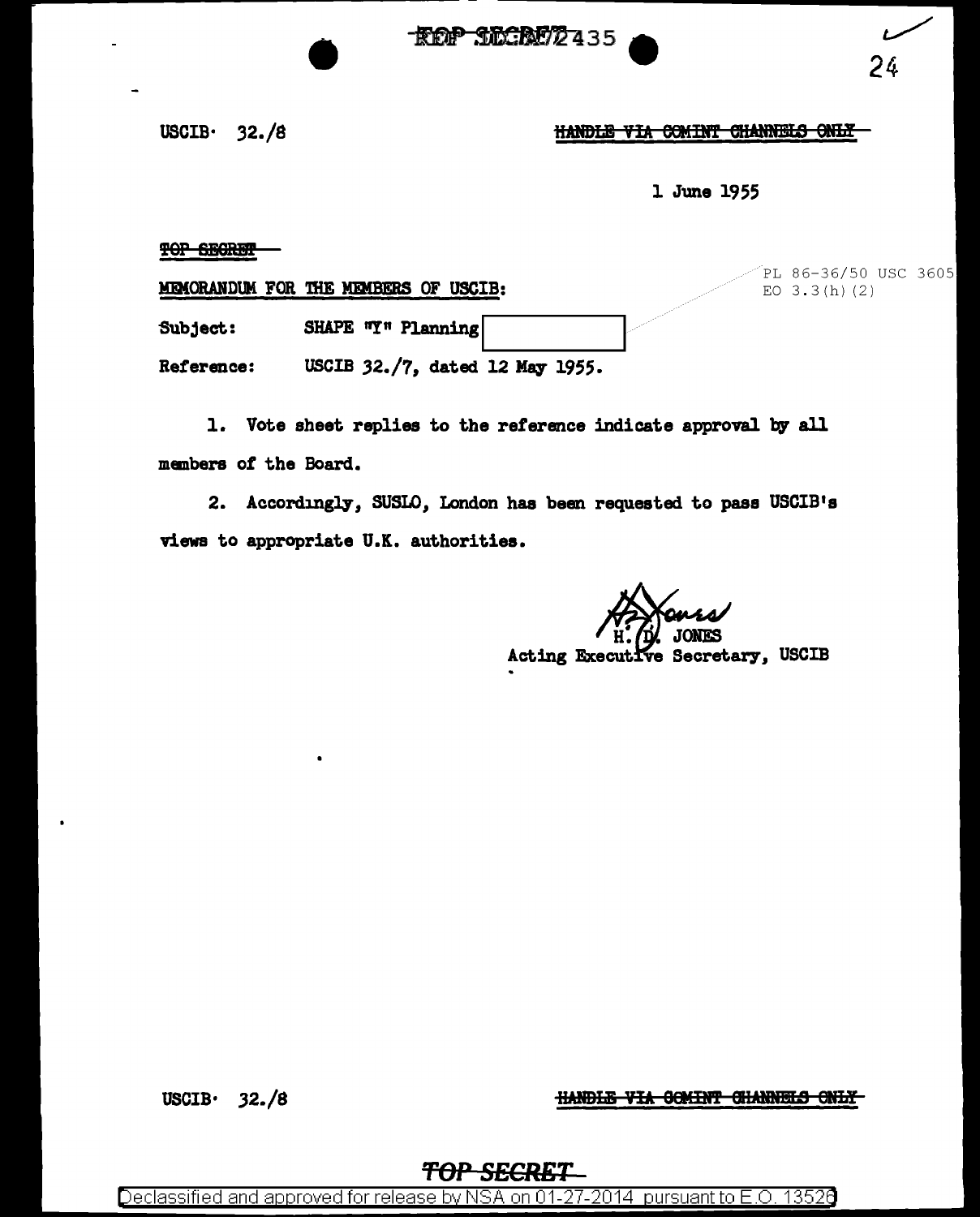USCIB:  $32./7$ 

#### HANDLE VIA COMINT CHANNELS ONLY

APPENDED DOCUMENT CONTAINS CODEWORD MATERIAL

TOP SECRET

12 May 1955

MEMORANDUM FOR THE MEMBERS OF USCIB:

SHAPE "Y" Planning Subject:

1. Enclosure 1 herewith is a request for USCIB views on ISIB's reply to an Assistant Chief of Staff  $(I)$  SHAPE message on the above subject. The SHAPE message is quoted in enclosure  $2/$ 

2. In that the Director, NSA, as U.S. Executive Agent for this problem has already received, and replied to, the same SHAPE message to which enclosure 1 refers, the Director, NSA was asked to provide comments on the problem for USCIB consideration. The NSA comments are as follows:

"1. NSA has already (13 April 1955) informed ACofS(I)SHAPE that the U.S. approved in principle inviting tо fter participate in SHAPE 'Y' planning at an appropri  $(1)$  complete ratification of the Paris Agreements,  $(2)$  firm establishment and staffing of a defense ministry, and (3) clear indication that  $\lceil$ will meet the requirements of SHAPE ID 9139. Further condition was that the U.S. be consulted as to timing.

"2. The above action was taken in light of the following:

- The provisions of Appendix P, Annexure Pl, were  $a_{\bullet}$ considered to have been taken into account.
- NSA correspondence with GCHQ in March. 1955,  $b_{\bullet}$ expressed the opinion that | participation in SHAPE 'Y' planning was no longer a matter which required USCIB action: that the Board had committed participation when it itself to approve accepted Appendix P, provided the conditions stipulated therein had been met.
- c. Informal coordination on the matter of participation was effected with the State Department. the Executive Secretary, USCIB, and the Office of Special Operations, OSD, before notice of approval was sent to SHAPE.

APPENDED DOCUMENT CONTAINS CODEWORD MATERIAL

HANDLE VIA GOMINT CHANNELS ONLY-

USCIB: 32./7

### T<del>OP SECRET</del>

 $\angle$ <sup>4</sup>

⊉L 86-36/50 USC 3605

 $EO$  3.3(h)(2)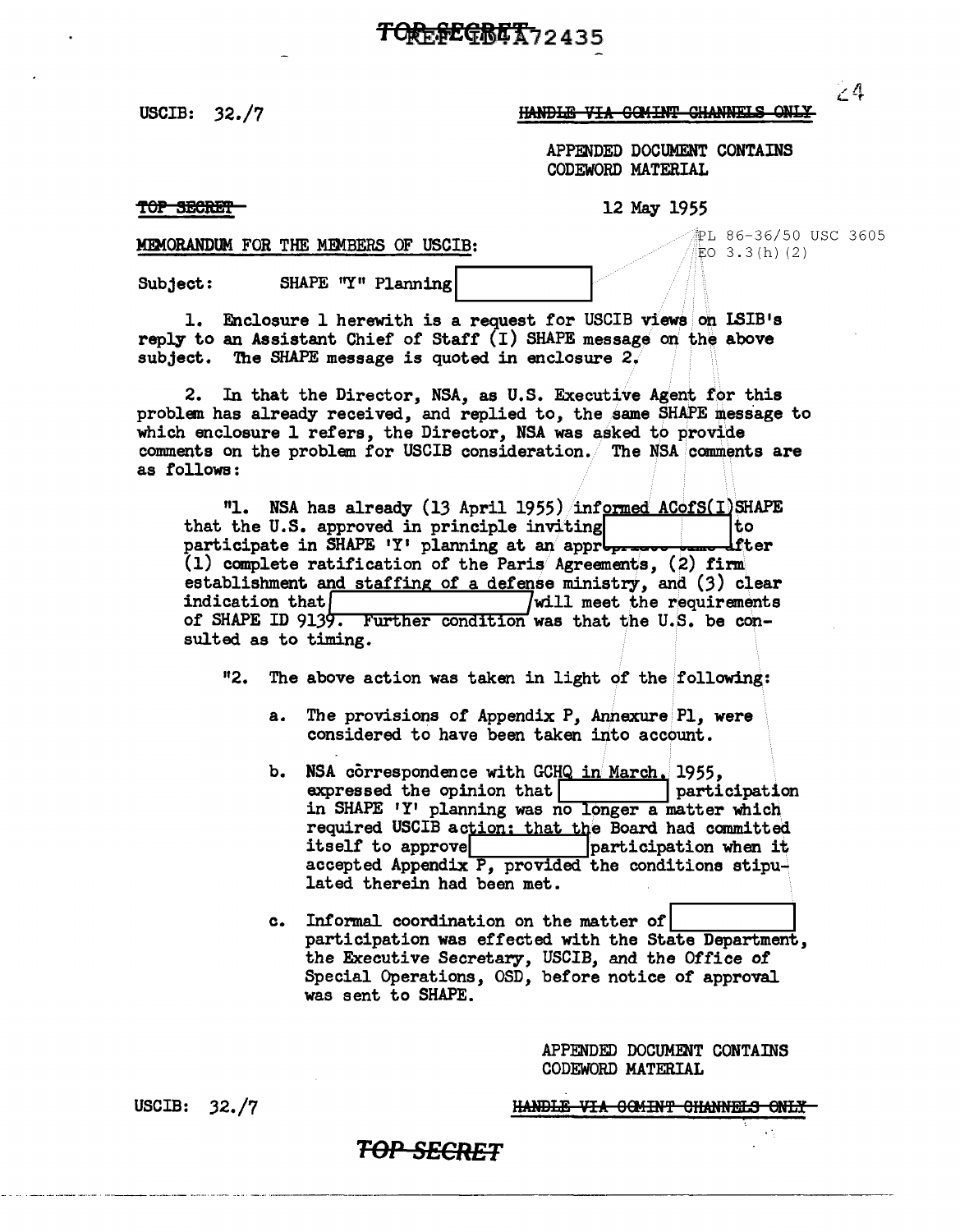# **QP SECRET** 2435

USCIB: 32. /7

| <b>MAD GRODER</b> |                                                                                                                                                                                                                                                                                                                                                                                           | 12 May 1955                             |
|-------------------|-------------------------------------------------------------------------------------------------------------------------------------------------------------------------------------------------------------------------------------------------------------------------------------------------------------------------------------------------------------------------------------------|-----------------------------------------|
| Subject:          | SHAPE "Y" Planning                                                                                                                                                                                                                                                                                                                                                                        | PL 86-36/50 USC 3605<br>$EO/3.3(h)$ (2) |
|                   | d. USCIB is not required to consider invitations to<br>other NATO nations to participate in 'Y' planning.<br>It is noted that USCIB 29.20/6, in considering<br>another problem in connection with<br>points out, 'it is felt that Appendix 'P' to<br>the UKUSA Agreement applies to<br>same fashion that it applies to other Nations<br>within the North Atlantic Treaty Organization. "" | in the                                  |
|                   | 3. In view of the foregoing, the Director, NSA suggests that USCIB,<br>in considering the LSIB communication (enclosure 1), affirm the U.S.<br>action already taken with respect to approving in principle inviting                                                                                                                                                                       |                                         |
|                   | to participate in SHAPE "Y" Planning.                                                                                                                                                                                                                                                                                                                                                     |                                         |

4. It is requested that your views on paragraph *3,* above, be entered on the attached vote sheet, which should be returned to this office by close of business 23 May 1955. Subject to USCIB approval, this office will send appropriate notification to U.K. authorities.

ĴR.

aptain, U.S. Navy Executive Secretary, USCIB

Enclosures

- 1. LSIB/143/55 dtd 27th Apr 1955.
- 2. DTG 042000Z, AGI 07618.

USCIB:  $32./7$  - 2 -

## **TOP SECRET-**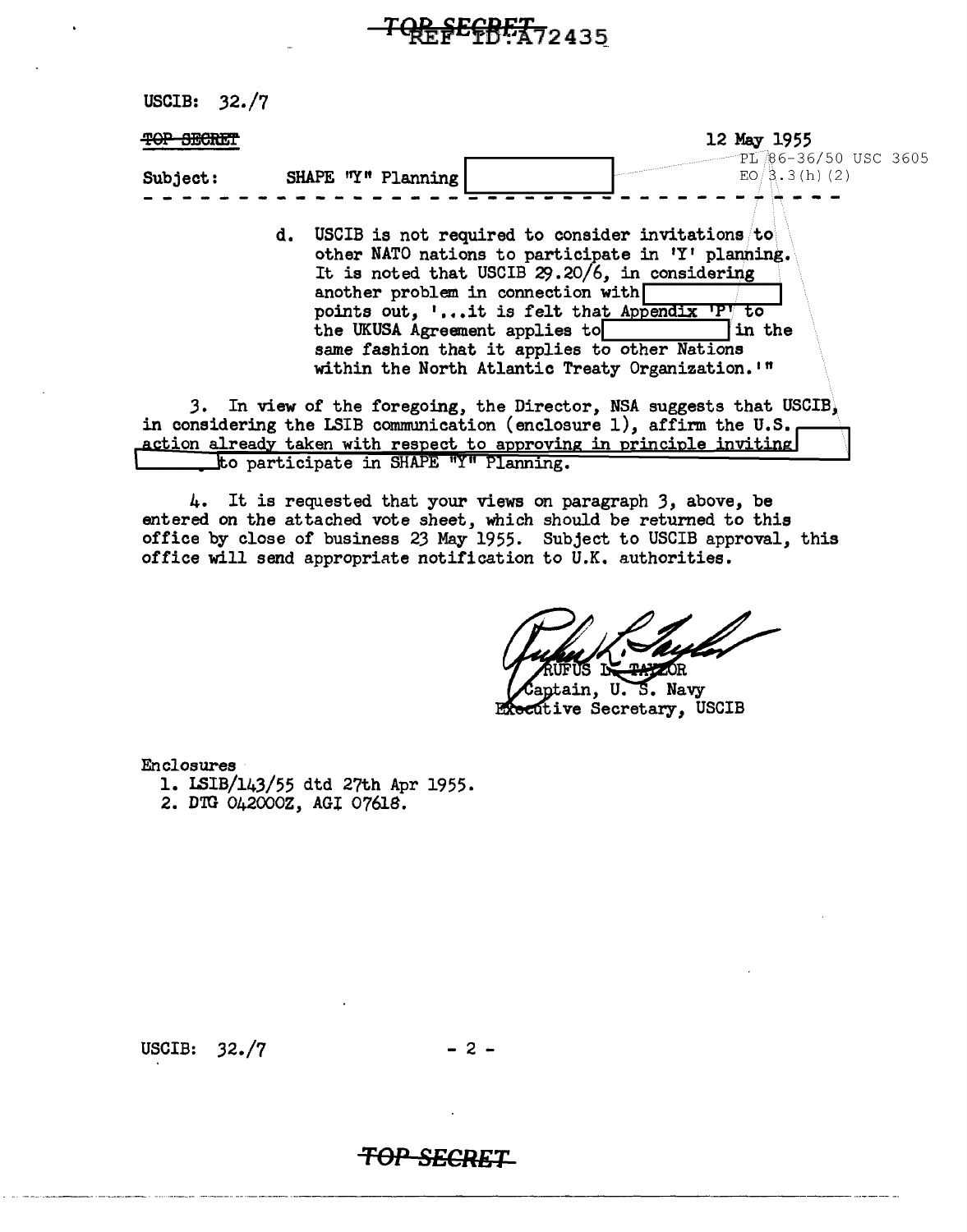### <del>CREFEC</del>REX72435

TOP SECRET

LSIB/143/55.

27th April, 1955.

Executive Secretary, u.s.c.I.B.

~L 86-36/50 USC 3605  $EO$  3.3(h)(2)

L.S.I.B. has considered the signal from A.C. of S(I) SHAPE YN-003 (YG-003) of 4th April.

2. In the light of Appendix P to the UK/USA Agreement and of the information contained in paragraphs 2 and *3* of A.C. of  $S(I)$  's signal, L.S.I.B. approves in principle that I should be invited to participate in SACEUR's Y structure. L.S.I.B. intends to ask however to be consulted in advance about the actual timing of the invitation by A.C. of  $S(I)$  SHAPE to the  $\qquad$  and would hope that USCIB will do likewise in order that the Boards may again take stock of their national interests in respect of Sigint relations with the performe authorising SHAPE to proceed on its own account.

3. L.S.I.B. has not yet informed A.C. of S(I) of this decision and would welcome U.S.C.I.B. <sup>1</sup>s comment before doing so.

PL 86-36/50 USC 3605

--------------·---···

/s/

Secretary, Sigint Board.

Enclosure l with USCIB 32./7 dtd 12 May 1955.

**TOP SECRET**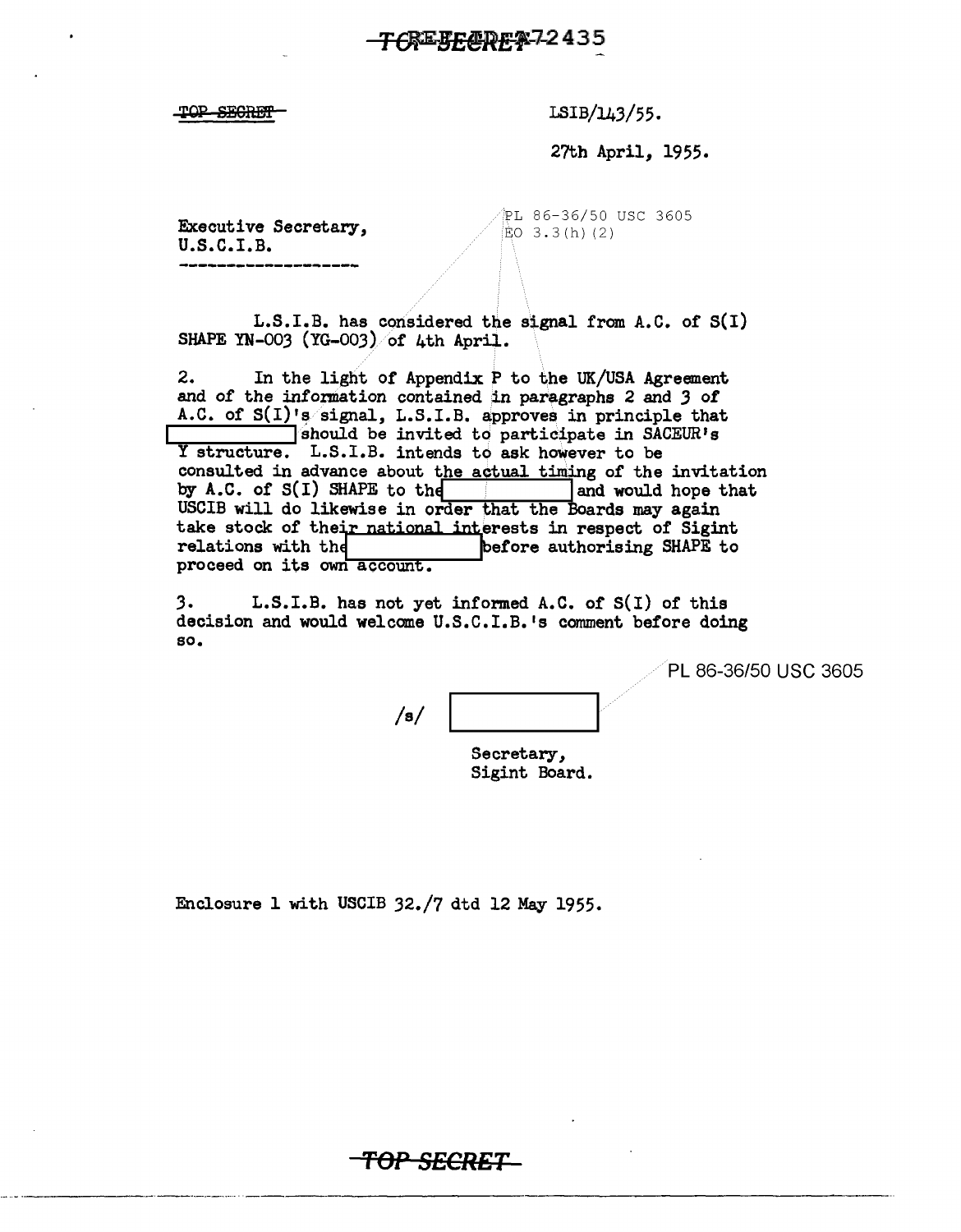# **FOP SECRET EIDER**

| TOP SECRET EIDER                                                                               |
|------------------------------------------------------------------------------------------------|
| FROM: ACofS (I) SHAPE<br>DTG: 042000Z                                                          |
| TO:<br><b>DIRNSA</b><br>07618<br>AGI:<br>PL 86-36/50 USC 3605<br><b>GCHQ</b><br>$EQ$ 3.3(h)(2) |
| INFO: SUSLO, LONDON                                                                            |
| SUBJECT: SHAPE "Y" PLANNING<br>REF NRS YN-003, YG-003                                          |
| TO PARTICIPATE<br>1. REQUEST APPROVAL IN PRINCIPLE TO INVITE                                   |
| IN SACEUR'S TY" STRUCTURE.                                                                     |
|                                                                                                |
| BELIEVE IT WILL BE WISE TO DELAY APPROACH TILL SOMETIME AFTER<br>Ŀ.                            |
| RATIFICATION WHEN THE DEFENSE HINISTRY IS FIRMLY ESTABLISHED AND STAFFED.                      |
| SHALL CONSULT YOU WHEN TIME IS CONSIDERED APPROPRIATE BUT WOULD WELCOME                        |
| ADVICE FROM YOU IF AT ANY TIME YOU FEEL THAT THE<br>MAY RAISE THE                              |
| SUBJECT OF "I" AS THEY DID IN THE EDC INTERIM COMMITTEE LAST YEAR.                             |
| DISCUSSIONS ON THE DETAILED COMPOSITION OF THE<br><b>FORCES ARE ALREADY</b>                    |
| PROCEEDING.                                                                                    |
| Enclosure 2 with USCIB 32./7 dtd 12 May 1955.                                                  |

## TOP SECRET EIDER

 $\cdots$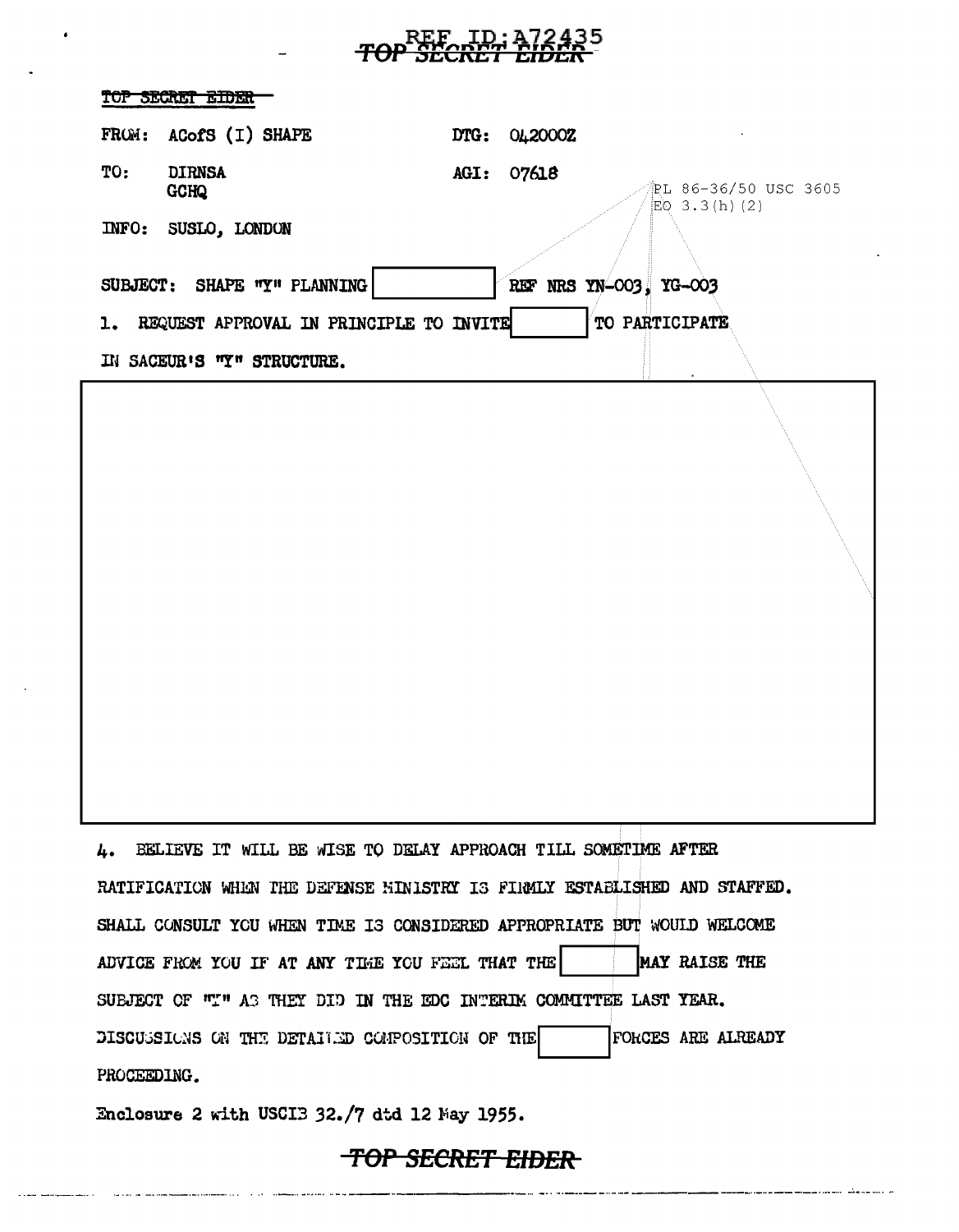## **TOP SECTORY** 2435

| USCIB: $32./6$         | PL-86-36/50 USC 3605                                           | <b>APPENDED DOCUMENTS CON-</b><br>TAIN COBENCRD MATERIAL |
|------------------------|----------------------------------------------------------------|----------------------------------------------------------|
|                        | $E0 \ 3.3(h) (2)$                                              | 29 October 1954                                          |
| re estadou             |                                                                |                                                          |
|                        | MEMORANDUM FOR THE MEMBERS OF USCIB                            |                                                          |
| <b>Subject:</b>        |                                                                |                                                          |
| Reference:             | USCIB 32/13 dated 13 February 1953.                            |                                                          |
|                        | The enclosure, containing information relative to arrangements |                                                          |
| between SACEUR and the |                                                                | is circulated for                                        |
| information.           |                                                                |                                                          |
|                        |                                                                |                                                          |
|                        |                                                                | TIYLA<br>ptain, J. S. Navy                               |
|                        |                                                                | Executive Secretary, USCIB                               |
|                        |                                                                |                                                          |
|                        |                                                                |                                                          |
|                        |                                                                | APPENDED DOCUMENTS CON-<br>TAIN CODEWORD MATERIAL        |
| <b>Enclosure</b>       | 8-2/96 dtd 25 October 1954.                                    |                                                          |

## **USCIB: 32./6**



÷,